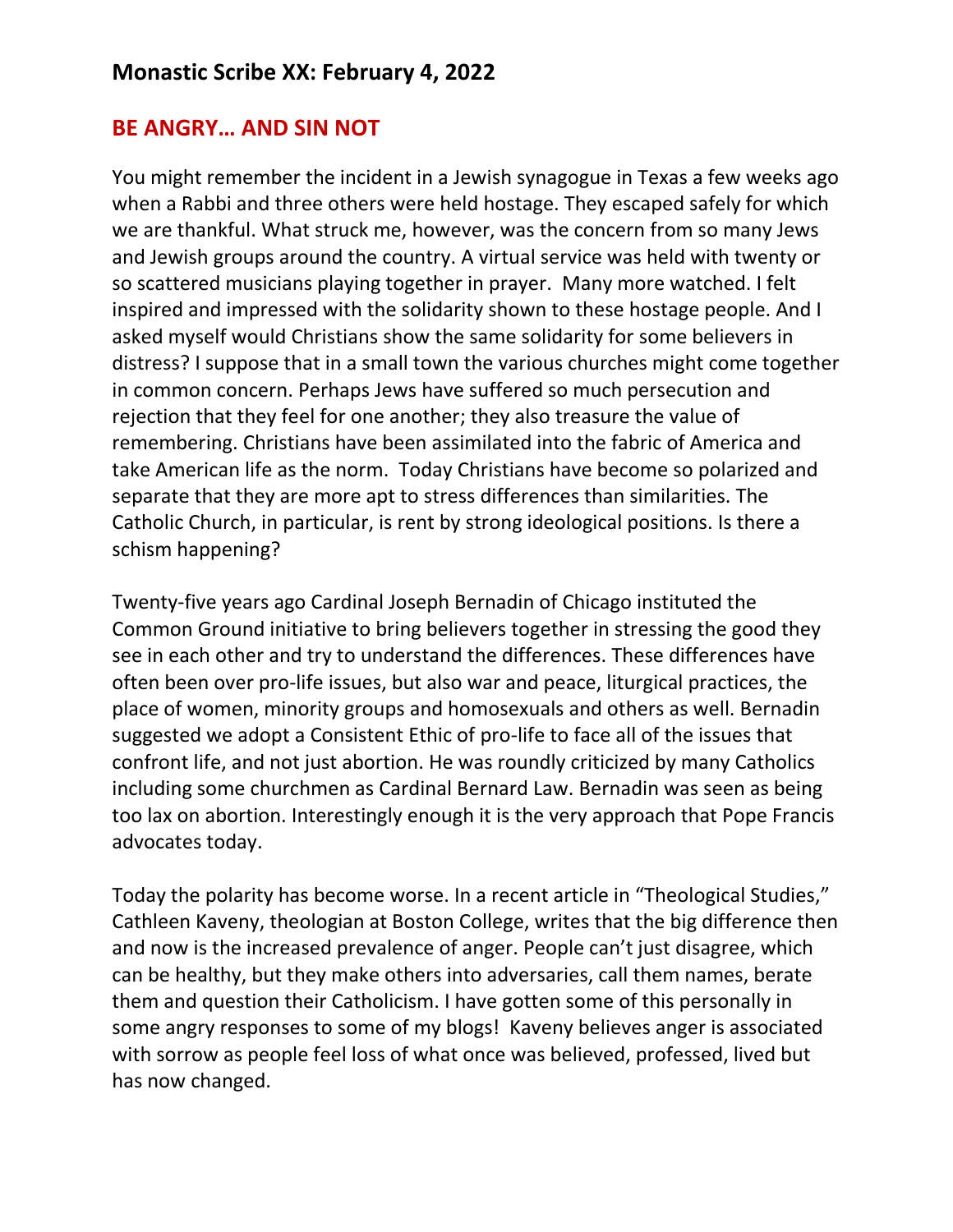## **Monastic Scribe XX: February 4, 2022**

There is righteous anger, of course. Catholics have a right to be angry at bishops and priests for their part in the sexual abuse crisis and similar issues. This anger has to be owned and expressed appropriately. "Be angry and sin not" the scriptures say. "Do not let the sun go down on your anger." The Bible is full of prophetic and rhetorical anger. It is a call to face ourselves and honestly be willing to change.

But there is also a lot of bad anger around these days. Conjoined to the stress of the COVID virus, problems of the economy and other stresses, people react especially in wanting someone to blame. There is little listening, a real listening that tries to understand what the other side believes. Jesus did not agree with everyone he encountered. But he treated them with respect and love and gave them the space and invitation to change.

I am sure there are many ways to deal with anger, including forgiveness which Jesus advocated. But my focus here is on members of a faith tradition that are at such animosity with each other. And so I return to the article by Cathleen Kaveny. She advocates moving through anger to lamentation. Prayers of lament do not dwell on guilt but on sorrow and loss. They do not look for someone to blame but own their own sense of loss. The prime example in the Bible is the Book of Lamentations, a short five-chapter book that follows the Book of the Prophet Jeremiah. These chapters simply turn over to God the lament over the destruction and exile of Jerusalem. Some psalms also express lament. They seek wholeness and not just healing. They accept some accountability for what has befallen them.

"How lonely sits the city that once was full of people! How like a widow she has become, she that was great among the nations! She weeps bitterly in the night, with tears on her cheeks; among all her lovers there is no one to comfort her……." (Lamentations. 1: 1-2)

Kaveny suggests that we gather together, e.g. to discuss the state of the church, and first pray a lament. We need to pursue the unity, love and solidarity that Jesus asked of us. She thinks churches and dioceses might have services of lamentation. Perhaps Synod groups might pray a lament before listening to each